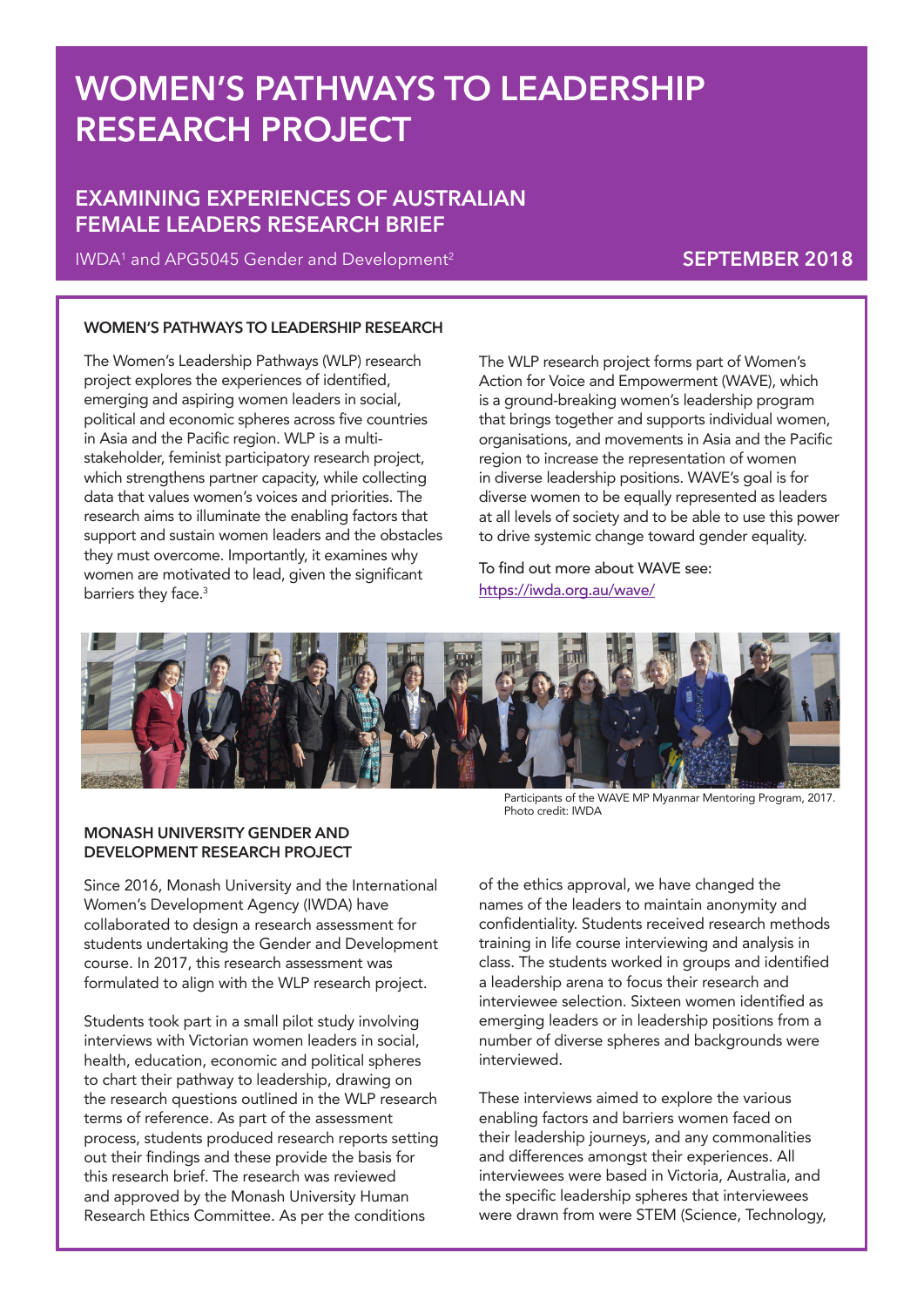Engineering and Mathematics), politics, sport, agriculture, law enforcement and social enterprise.

This brief is based on a comparative analysis across these leadership spheres drawing out identified barriers, enablers and experiences which shape women's leadership journeys.4

#### **PERSONAL LEADERSHIP/MOTIVATIONS**

A key focus of the WLP research project is to explore why, when women face barriers to entering and remaining in leadership spaces, do women still pursue political, economic and social leadership? The interviews conducted in the Australian context identified some commonalities in relation to the motivations which drive women to take on leadership roles. For example, some women interviewed indicated they not only wanted to further their career, but also desired to pave the way for young women as future leaders. The struggles and barriers which women faced were also identified by some interviewees as compelling and motivating them to start initiatives to encourage female participation in their respective spheres. As one interviewee described:

"I'm on this thing called Superstars of STEM… Science and Technology Australia, how they wanted to help women become empowered in science and STEM careers and they went on a search for 30 Superstars of STEM to become role models and to get out and tell their story…We just launched our gender equality strategy last Friday. I'm now gender champion, it's fabulous, I'm really excited about it."

Some of those interviewed see leadership as a 'calling' – something they are meant to do for their community. They described a sense of determination to address perceived injustices, with one participant explaining the importance of taking responsibility as an individual to drive change:

#### "You often have to be the one who drives it because there's not many people that are prepared to do it…if you're going to do something, do it yourself."

Interestingly, not all participants identified themselves as leaders. While some saw leadership as a 'practice' – something begun as a young person ("I was the captain of my primary school") and continued through life, others had been nominated to leadership positions, or found themselves in their position through a combination of chance circumstances. Still other interviewees saw themselves as not yet playing a leadership role in their field.

For example, one research participant in the engineering field stated that she did not yet see herself in a leadership role, but was undertaking academic leadership training. However, her interview revealed that she has been described as a 'rising star' in her department, and has won many awards for her contributions. This raises interesting questions around how women achieving in maledominated fields may be acting as role models and performing informal leadership roles, even when they do not hold formal leadership positions. These questions provide opportunity for further research into women's leadership and the diverse forms this may take.

#### **FAMILIAL SUPPORT FOR WOMEN'S ACHIEVEMENT AND LEADERSHIP**

The influence of family members and familial support was a theme which emerged across the research reports as an enabler for women taking on leadership roles.

For a number of interviewees, family (particularly parent(s)/immediate family) played an integral role in providing and encouraging a supportive environment as well as nurturing interviewees' interests during childhood. Political beliefs of parents seemed to have an effect on shaping their daughters' views, with one participant describing her family as "social justice" oriented, which proved to be a contributing factor in her education and career choice.

Some parents were influential as role models or mentors, being employed in the field that their daughters aspired to enter (e.g. engineering). Others provided space for their daughter's potential leadership aspirations through non-adherence to traditional gender roles and expectations.

Related to this was an emphasis on extra-curricular activities, as well as education (explored below), and instilling a mind-set in daughters that being female is not a hindrance to achieving leadership goals; something which carried through to their adult life. This was the experience for one interviewee, a retired policewoman who achieved a high ranking position in Victoria:

"I never ever saw discrimination against women from my background…My parents treated us all the same…So, I think coming from that removes a lot of hurdles that are around in your mind…I didn't believe there were any barriers because I was a woman. And so, I haven't actually experiences any because I just continued to roll through irrespective of my gender. So, my parents were fantastic and same with my siblings."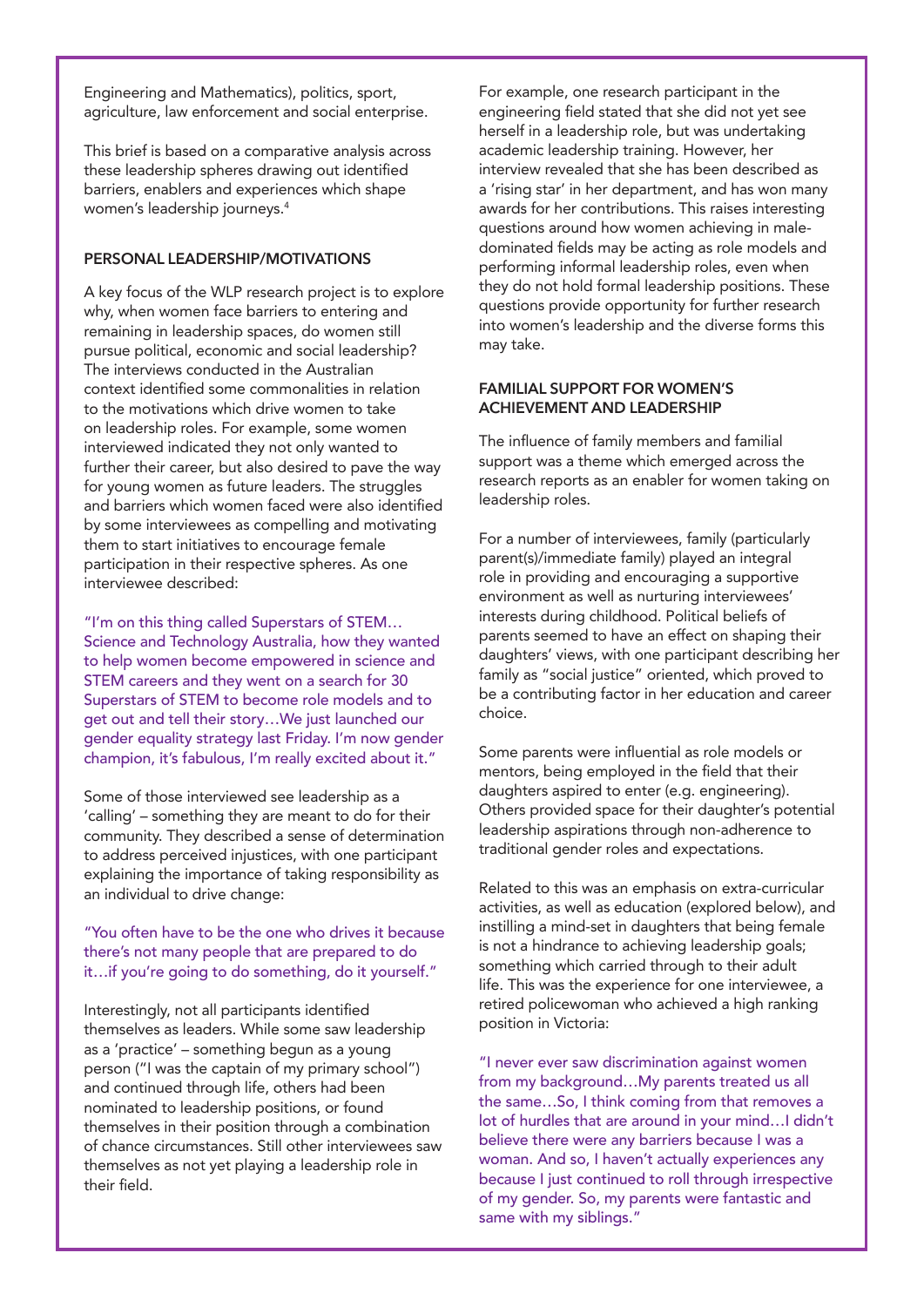A number of interviewees identified support from partners and extended family during adulthood as a key contributor to developing their strong work ethic and determination to pursue leadership position. The founder and CEO of a social enterprise said in her interview that:

"I have a really, really close loving and supportive family who always backed us to do whatever we wanted to do, my partner is amazingly supportive, he supports everything I do, and he has been willing to sit back and let me run around for a couple of years to pursue these wild ideas and not making any money and all that sort of stuff."

For most interviewees, coming from families or households that were supportive of their interests and aspirations contributed significantly to their development by enhancing their confidence, knowledge and skills they perceived as vital for leadership.

However, there were some interviewees who did not experience a supportive family environment and identified this as a challenge to their leadership journey. An interviewee in a political leadership position described the significant destabilising impact of domestic violence in her home.

This led her to seek out stability through her education, with academic success then enabling her career in politics. Similarly, another interviewee in politics experienced familial hardships, describing her childhood as "unhappy" and suggested that many of her family's struggles could be related to their experiences during and post-World War II. Despite this, she was able to find coping strategies which enabled her to overcome this barrier.

#### **WORKPLACE FLEXIBILITY AND CHILDCARE**

Other key enablers identified in the research reports were workplace flexibility and the provision of accessible and affordable childcare. Working full time in male-dominated spaces means that women are often required to make difficult decisions regarding work-life balance. Frequently, they are faced with the choice to either leave their employment in order to take care of their children at home, or to return to work and rely on the provision of childcare. The most challenging periods are during pregnancy, after giving birth, and during the first few years of the child's life.

Having access to reliable and affordable childcare services was identified as crucial for career progression by a number of interviewees. For one interviewee working in STEM, it enabled her to balance work and family life, particularly during

times when international travel and long hours were crucial to her role. For another, having childcare available on campus allowed her to work part-time as a lecturer while being close enough to breastfeed her child twice a day. She stated, "There are not many places in the world where you can do that...' Workplace flexibility, which responded to the work/ life demands of employees was also identified as a key enabling factor by some interviewees. For example, when a participantwho formerly worked in academia found out she was pregnant, she was offered flexible working arrangements:

"[they] said do you want part-time work lecturing while you go through childbearing…and so I did that through two children…that first 6 months I was just doing one three-hour class a week, (…) as they got a bit older, my hours went up, it was a really good job while having really young children."

#### **EDUCATION**

Education was also identified by interviewees as playing a pivotal role in women's pathways to leadership, with involvement in educational institutions described as providing the opportunity to pursue interests, learn and develop skills and to meet potential mentors and develop networks. For one interviewee, being at school enabled her to pursue her interests, particularly when space was opened up by a female teacher:

"I decided that I love maths and so as my schooling went on I wanted to study more and more maths and that was fine…we had a new teacher join our school, her name was Mrs McGill…She set up a class at the girls school and all of a sudden the number of girls wanting to do it doubled and we actually had the first applied math class. Mrs. McGill had awakened our interest and we had a physics class and all of a sudden we really started to appreciate where we could go with maths."

Informal leadership spaces at university such as involvement in clubs and societies were also identified as enabling opportunities by some interviewees, particularly in relation to the social networks that resulted from them. For two female entrepreneurs, education provided opportunities to build their social networks, travel, valuable work and volunteer experiences and having access to mentors. In both of their careers, networks have proven to be influential in establishing their social enterprises.

Education can also provide an enabling space when the familial support systems, discussed above, are absent. One interviewee found education to be a key stabilising factor throughout her childhood, adolescence and young adult life. She stated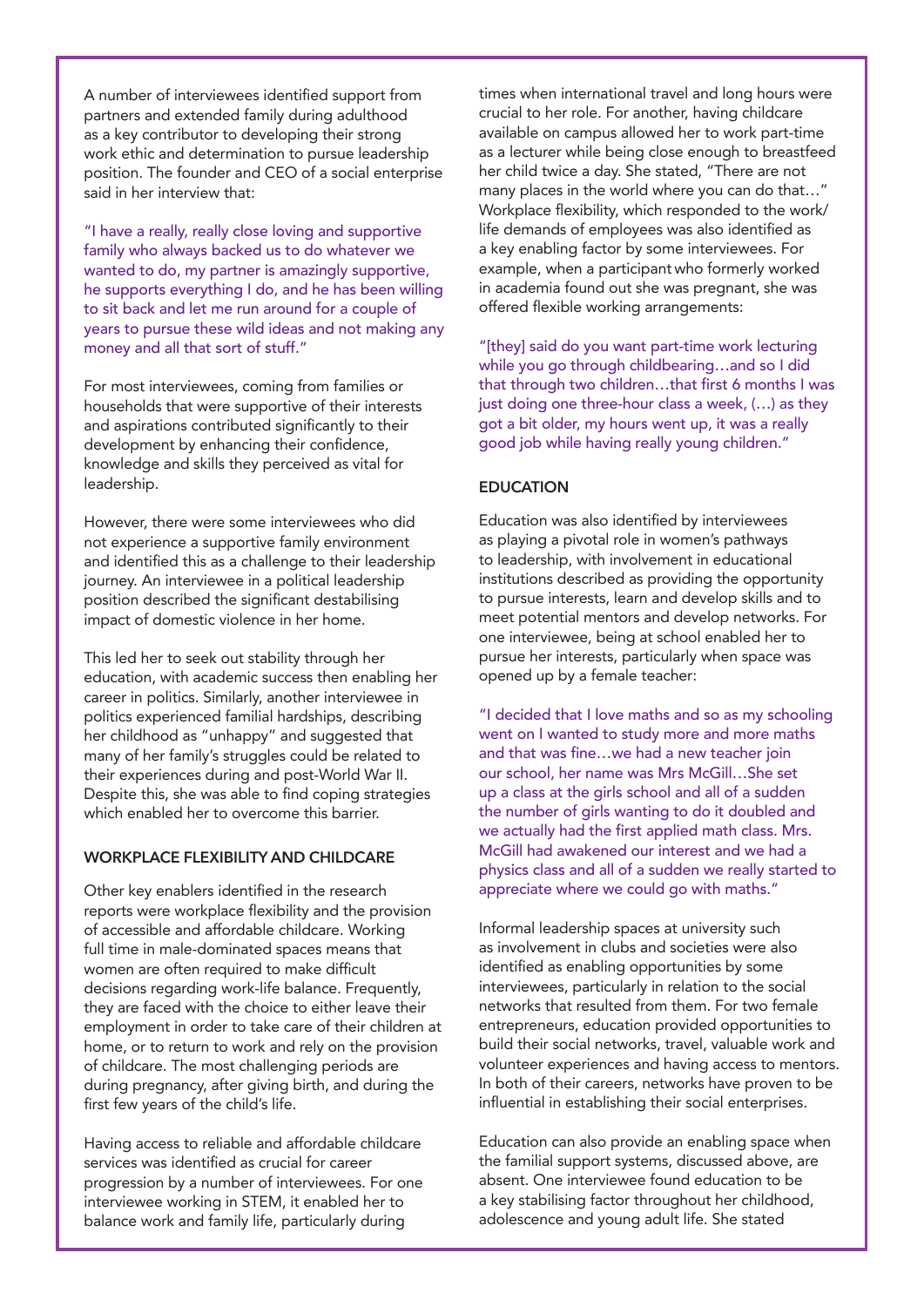that difficulties in her home life made her more focused on her schooling, which saw her succeed academically.

Notably it was the enabling environment of education, rather than the content of the education itself, which was emphasised by interviewees. Two women involved in politics as State MPs suggested that education, (particularly higher education) is not required to hold a leadership position in politics:

"I don't like to say you have to have higher education to be, say, a member of parliament because it should be accessible to all and it isn't a criteria."

However it was generally acknowledged that higher education yields opportunities which may not be available otherwise.

### **MENTORS AND ROLE MODELS**

One of the main factors identified by interviewees that positively impacted and influenced women's participation in their various leadership spheres has been the role of mentors and role models, including teachers, managers, family and friends. In most interviewees' life courses, there was a strong presence of mentors who were instrumental in driving interviewees to pursue goals that challenged traditional gender roles.

This includes formal and informal mentoring, from within and external to a discipline, but also during formative years. For the co-founder of a social enterprise, relatives, particularly female ones, have always played a focal role in her life:

"…if I look to strong women in my family, we have always had quite a matriarchal family and probably my grandmother would have been quite influential in that regard for me."

For the founder and managing director of a technology consulting company, her father played an important role in enabling the development of her core values, business aspiration and in establishing positive gender expectations:

"…I never heard anything about if you're a woman you couldn't do it, there was never anything like that with my father…my sister and I talked a lot about how our father's work ethic and how he would give anything a go influenced us."

The importance of female role models within their chosen profession was emphasised by many of the interviewees. For one interviewee working in

agriculture, her female supervisor created a safe and open space for other women to come up with their own reflections and decisions when viewing an issue, and these experiences have indirectly shaped the analytical mind-set that she valued throughout her leadership pathway. Professional mentors were identified as advocates for aspiring female leaders and sources of advice on how to manage politics, people and their motivations. They were also described as a mechanism for countering isolation and exclusion, with some interviewees describing how they participate in women's networking groups as a measure of self-care.

In male-dominated spaces such as the police force and sport, female role models can be particularly critical. The two retired policewomen who were interviewed were fortunate enough to have mentors who supported their career development and progression.

From their positive experiences, they aspired to give other policewomen the same opportunities through initiating mentoring sessions themselves. Another interviewee described the barrier that was created by a lack of female role models in sport and identified this as a reason that she had not focussed on professional sport sooner. She also viewed it as problematic that the emphasis was still on male athletes as mentors in professional sport, which devalues female leadership in the industry.

#### **DISCRIMINATORY STRUCTURES AND GENDER NORMS**

In describing their leadership journeys, a key barrier identified by interviewees was the discriminatory structures and gendered stereotypes they faced, particularly in male-dominated professions. This manifested in a lack of access to resources, rigid workplaces with a lack of family friendly policies and inflexible practices, and being deprived of the opportunity to participate and engage in meaningful decision-making. As one interviewee commented, these factors along with the masculine and hierarchal culture in the workplace limited her career development in law enforcement:

"The barriers I faced were more structural. I got married in 1990 and I have three children. When I had my children, there was no part time policing. So, either you work full time after having the children or you resign."

These challenges were not confined to women with children, with another interviewee in the same profession noting that colleagues attempted to block her career progression and development on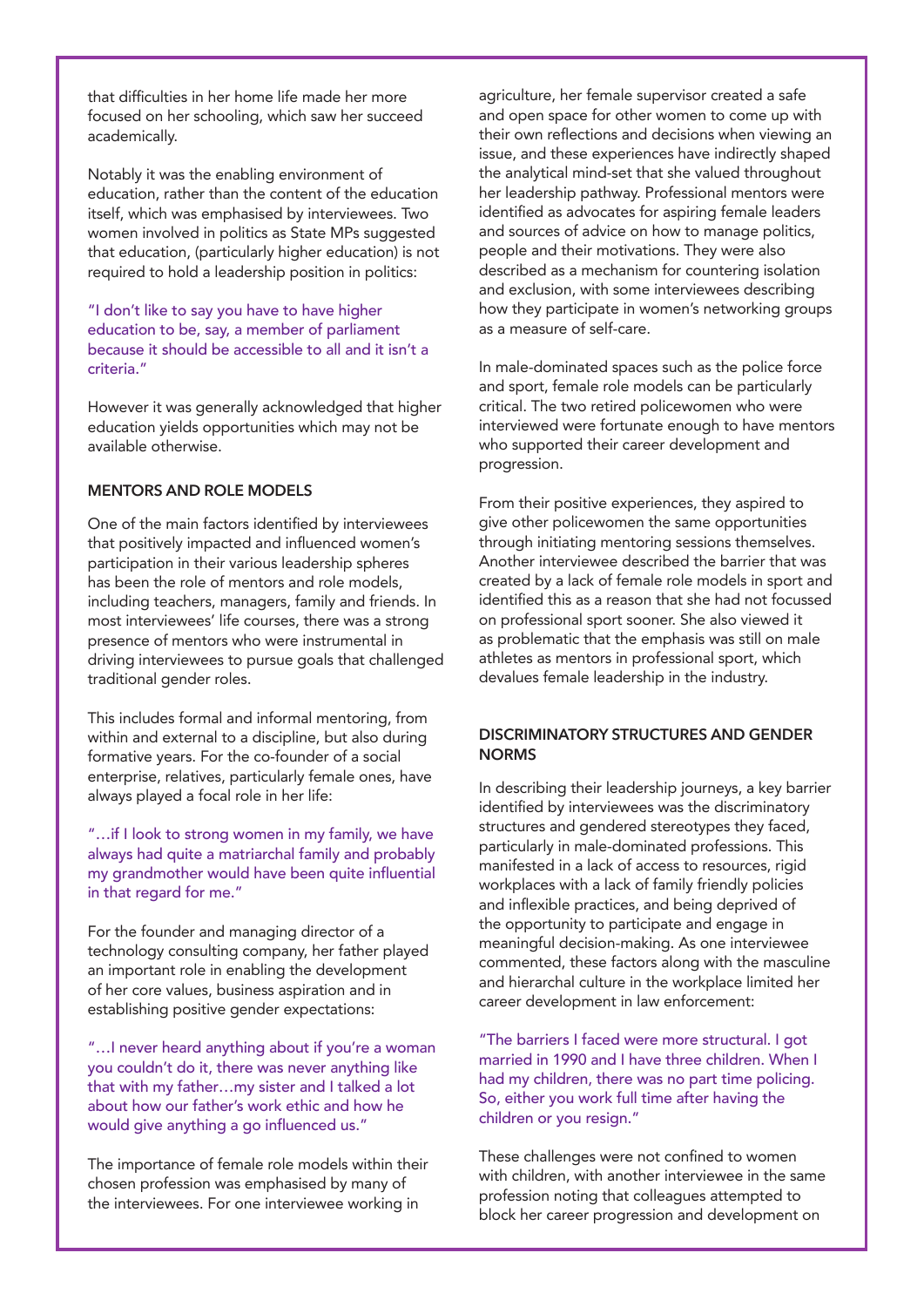the basis of her gender. When accessing leadership roles and senior positions, some interviewees faced barriers as a result of societal gender norms being applied to the type of work and roles deemed "appropriate" for women. Two interviewees in STEM encountered resistance from male senior academics, with one stating;

"I did have one boss…in my early career who felt that women with young kids should be at home and not at work. He was from a different generation…"

Interviewees in political leadership positions described how they had to overcome violence and discrimination during their leadership journeys, due to the traditional gender norms present in the political arena. They felt this was exacerbated by their roles as mothers, and saw their gender used against them through personal attacks to their character.

An interviewee from another leadership sphere described how she experienced various forms of discrimination and violence as a direct result of existing gender roles and norms, including sexual harassment:

"I've been propositioned at work and had clients say you know – do you f\*\*k on the first date – very, very direct sexist comments to me…and some of it's just day in and day out, like you know for the men to be talking about the strip clubs the night before, it's like that has been happening since the first day of my job."

Another interviewee identified gender norms and discrimination as implicit and acting as a direct barrier to career progression:

"I think that's probably making light of the fact that women are prejudiced against in a lot of instances particularly in recruitment…I'm sure there's unconscious bias though and I'm sure that plays a big part in decisions that are made…I went through a couple of rounds of the interview process and then finally I got to a stage where they had to admit that I couldn't go because I was a woman."

Discriminatory social norms and attitudes can also impact on women's confidence in leadership roles. Even when women were qualified and highly skilled, some interviewees revealed that they doubted and lacked confidence in their abilities to be successful leaders, particularly when pitted against men. For example, one interviewee in politics described feeling like she was "not good enough" for certain jobs, despite recognising that she had the skills.

#### **SOCIO-ECONOMIC FACTORS**

Some interviewees also identified socio-economic factors as barriers to moving into and sustaining leadership opportunities. For one participant in the technology sector, her socio-economic background as a child and adolescence proved to be a significant factor which presented particular challenges on her leadership pathway. Being raised in a "blue collar" or "working class" family and city limited her exposure to adults in a variety of professional roles as most of the parents she knew worked in factories. As she was a first generation university student, she also faced the challenge of being less prepared and less supported at that stage of her life:

"I didn't even know, I had no idea. I was going to university but I went into university completely blind…it's not that you aren't smart enough to do anything but you're not knowing what you don't know when you go to class."

During her early career, she also faced financial pressure and isolation from family support. However, she was determined to succeed, and was able to develop strategies to overcome these barriers. One such strategy was undertaking temporary work to pay for living expenses and rent.

For another interviewee, obtaining financial assistance in a male-dominant environment was complicated as a female entrepreneur. She struggled to get approval from funds and investors when she first introduced her idea of establishing a social enterprise that would empower disadvantaged youth, and also faced legal barriers due to lack of support from authorised domestic and international departments.

#### **STRATEGIES FOR OVERCOMING BARRIERS**

In finding support on their pathways to leadership women leaders looked inwards as well. The research conducted found that participants adopted mental and physical strategies for selfcare and harm minimisation. They developed greater resilience through employing techniques such as self-talk, positive thinking and learning from mistakes, and described themselves as strong and optimistic. For some interviewees, mental detachment such as developing hobbies and engaging in physical exercise served as an outlet to de-stress. For example, one participant who worked in law enforcement utilised both mental and physical strategies as a coping mechanism:

 "When I had a particular problem, and I do escape into art, not practicing art, but looking at art. I used